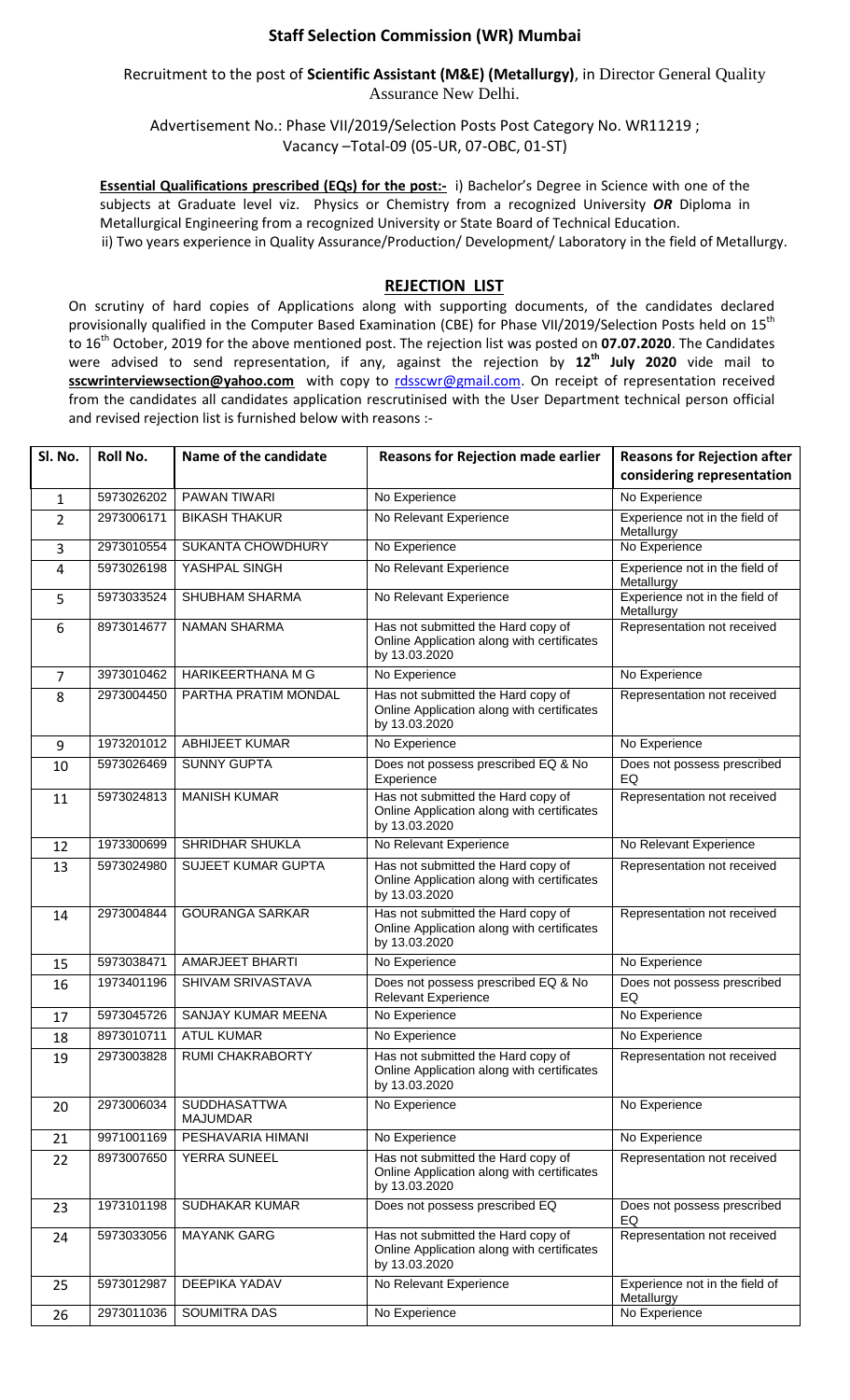| sk sk | ж ж |
|-------|-----|
|-------|-----|

| Sl. No. | Roll No.   | Name of the candidate                      | Reasons for Rejection made earlier                                                                | <b>Reasons for Rejection after</b><br>considering representation |
|---------|------------|--------------------------------------------|---------------------------------------------------------------------------------------------------|------------------------------------------------------------------|
| 27      | 5973032400 | <b>UJJWAL RANA</b>                         | No Relevant Experience                                                                            | Experience not in the field of<br>Metallurgy                     |
| 28      | 3973004801 | <b>ANCY CHERIAN</b>                        | No Experience                                                                                     | No Experience                                                    |
| 29      | 1973100533 | PAWAN KUMAR SHARMA                         | Has not submitted the Hard copy of<br>Online Application along with certificates<br>by 13.03.2020 | Representation not received                                      |
| 30      | 2973009185 | MD JAVED AKTER                             | No Experience                                                                                     | No Experience                                                    |
| 31      | 1973300732 | NIDHI RAI                                  | No Relevant Experience                                                                            | Experience not in the field of<br>Metallurgy                     |
| 32      | 7973100431 | SHILPA VERMA                               | No Experience                                                                                     | No Experience                                                    |
| 33      | 5973019763 | <b>HIMANSHI SHARMA</b>                     | No Experience                                                                                     | No Experience                                                    |
| 34      | 9971008116 | DHOLE SHRADDHA NAMDEO                      | Less Experience                                                                                   | Less Experience                                                  |
| 35      | 9971007516 | <b>SHASHANK LOHIYA</b>                     | No Experience                                                                                     | No Experience                                                    |
| 36      | 1973301002 | DIVYANSHU MISHRA                           | No Relevant Experience                                                                            | Experience not in the field of<br>Metallurgy                     |
| 37      | 5973030572 | <b>PANKAJ KUMAR</b>                        | No Experience                                                                                     | No Experience                                                    |
| 38      | 5973005582 | <b>SHIV PRATAP SINGH</b>                   | No Experience                                                                                     | No Experience                                                    |
| 39      | 5973033929 | <b>ABHISHEK SINGLA</b>                     | Has not submitted the Hard copy of<br>Online Application along with certificates<br>by 13.03.2020 | Representation not received                                      |
| 40      | 5973022030 | <b>ANAND KUMAR</b>                         | No Experience                                                                                     | No Experience                                                    |
| 41      | 1973100658 | <b>SNEHA KUMARI</b>                        | Has not submitted the Hard copy of<br>Online Application along with certificates<br>by 13.03.2020 | Representation not received                                      |
| 42      | 1973102279 | <b>RAJ KUMAR</b>                           | No Experience                                                                                     | No Experience                                                    |
| 43      | 9971010130 | <b>WADJE JAYADIP</b><br>PRALHADRAO         | Does not possess prescribed EQ &                                                                  | Does not possess prescribed<br>EQ                                |
| 44      | 9971000438 | SHARMA PRACHI PANKAJ                       | No Experience                                                                                     | No Experience                                                    |
| 45      | 5973035000 | <b>MANISH YADAV</b>                        | No Experience                                                                                     | No Experience                                                    |
| 46      | 5973026188 | AKHIL KUMAR RAI                            | Does not possess prescribed EQ & less<br>Experience                                               | Does not possess prescribed<br>EQ & less Experience              |
| 47      | 5973019598 | <b>DIVYA</b>                               | No Experience                                                                                     | No Experience                                                    |
| 48      | 9971007513 | <b>NEHA SINGH</b>                          | Has not submitted the Hard copy of<br>Online Application along with certificates<br>by 13.03.2020 | Representation not received                                      |
| 49      | 2973000416 | AQUIB JAWED                                | Has not submitted the Hard copy of<br>Online Application along with certificates<br>by 13.03.2020 | Representation not received                                      |
| 50      | 3973003595 | VISHESHWAR NATH                            | Has not submitted the Hard copy of<br>Online Application along with certificates<br>by 13.03.2020 | Representation not received                                      |
| 51      | 3973010160 | <b>VISHNUM</b>                             | Has not submitted the Hard copy of<br>Online Application along with certificates<br>by 13.03.2020 | Representation not received                                      |
| 52      | 9971004527 | PAYAL SHARMA                               | No Experience                                                                                     | No Experience                                                    |
| 53      | 9971003157 | <b>SHRUTI MESHRAM</b>                      | Has not submitted the Hard copy of<br>Online Application along with certificates<br>by 13.03.2020 | Representation not received                                      |
| 54      | 5973006386 | <b>MANISHA</b>                             | No Experience                                                                                     | No Experience                                                    |
| 55      | 5973001740 | <b>RINKI SINGH</b>                         | No Experience                                                                                     | No Experience                                                    |
| 56      | 9971003623 | SANDEEPKUMAR YADAV                         | No Experience                                                                                     | No Experience                                                    |
| 57      | 9971013131 | AKASH DHANVIJAY                            | No Experience                                                                                     | No Experience                                                    |
| 58      | 5973038750 | <b>LALU RAM</b>                            | No Experience                                                                                     | No Experience                                                    |
| 59      | 5973016252 | RAJNI PANDEY                               | No Experience                                                                                     | No Experience                                                    |
| 60      | 5973015938 | <b>GADHAWE DARSHIKA</b><br><b>KHUSHRAM</b> | Has not submitted the Hard copy of<br>Online Application along with certificates<br>by 13.03.2020 | Representation not received                                      |
| 61      | 2973011616 | <b>STEFFI MALIA</b>                        | No Experience                                                                                     | No Experience                                                    |
| 62      | 8973015093 | ABHA PREETI TOPPO                          | Has not submitted the Hard copy of<br>Online Application along with certificates<br>by 13.03.2020 | Representation not received                                      |
| 63      | 5973046677 | RAJESH KUMAR MEENA                         | Has not submitted the Hard copy of<br>Online Application along with certificates<br>by 13.03.2020 | Representation not received                                      |
| 64      | 5973028494 | PRANNAY VATS                               | Does not possess prescribed EQ                                                                    | Does not Possess prescribed<br>EQ                                |
| 65      | 2973010684 | SANKALPA BHATTACHARYA                      | No Experience                                                                                     | No Experience                                                    |
| 66      | 5973005933 | <b>SHWETA ROHILLA</b>                      | Has not submitted the Hard copy of<br>Online Application along with certificates<br>by 13.03.2020 | Representation not received                                      |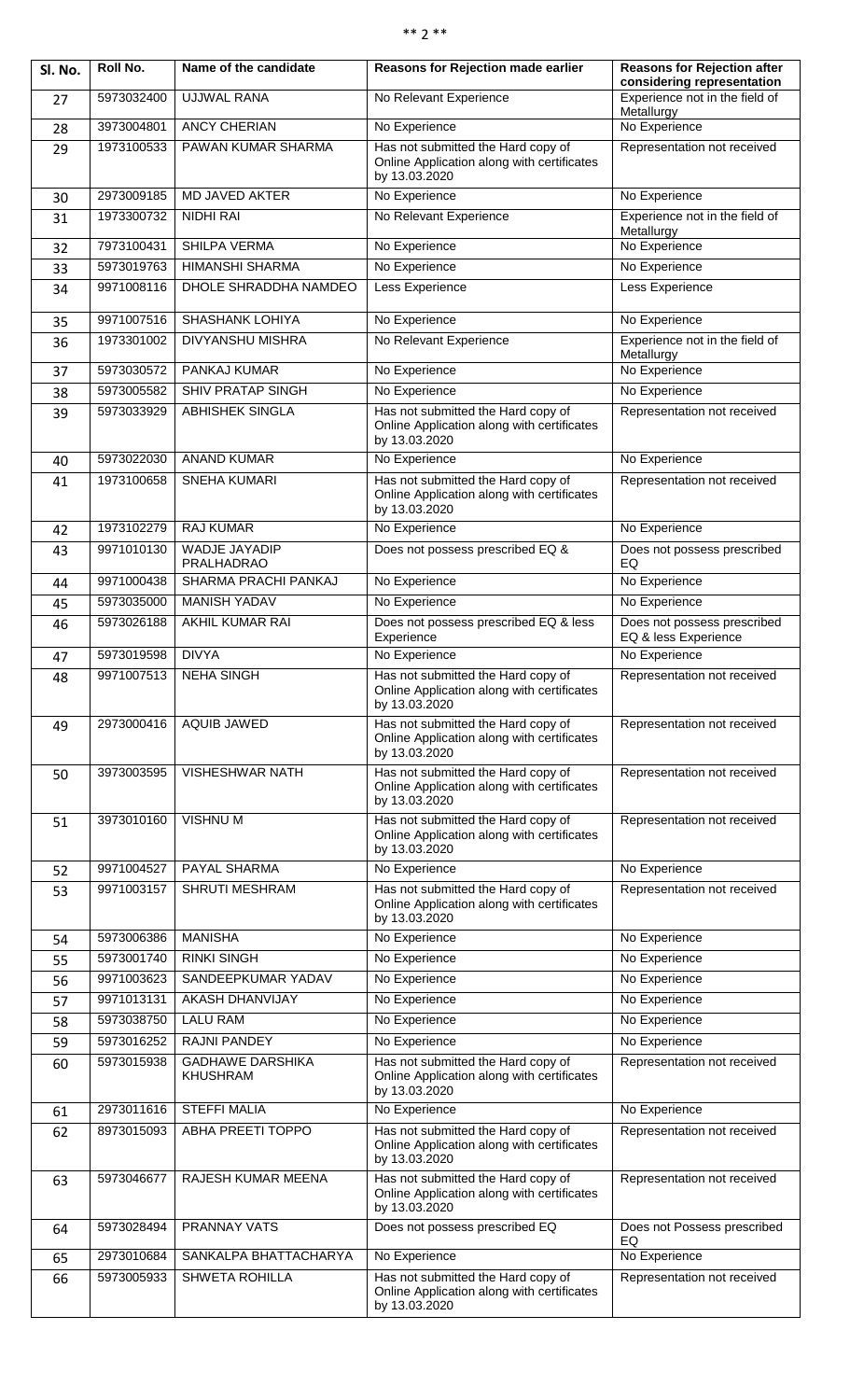## \*\* 3 \*\*

| Sl. No. | Roll No.   | Name of the candidate                    | Reasons for Rejection made earlier                                                                | <b>Reasons for Rejection after</b><br>considering representation  |
|---------|------------|------------------------------------------|---------------------------------------------------------------------------------------------------|-------------------------------------------------------------------|
| 67      | 8973007612 | JARRIPOTHULA SIVASRINU                   | Has not submitted the Hard copy of<br>Online Application along with certificates<br>by 13.03.2020 | Representation not received                                       |
| 68      | 1973301785 | <b>AJAY SINGH</b>                        | No Experience                                                                                     | No Experience                                                     |
| 69      | 9971011628 | SHRIKANT MANOHAR<br><b>SHENDE</b>        | No Relevant Experience                                                                            | Experience not in the field of<br>Metallurgy                      |
| 70      | 5973013424 | <b>HEM LATA</b>                          | No Experience                                                                                     | No Experience                                                     |
| 71      | 9971005786 | <b>SAWANT SAMIDHA</b><br>SATYAWAN        | Has not submitted the Hard copy of<br>Online Application along with certificates<br>by 13.03.2020 | Representation not received                                       |
| 72      | 5973034266 | DEVENDER SINGH                           | Has not submitted the Hard copy of<br>Online Application along with certificates<br>by 13.03.2020 | Representation not received                                       |
| 73      | 3973004135 | SANJEEV KUMAR DAS                        | No Experience                                                                                     | No Experience                                                     |
| 74      | 1973200930 | <b>GURIYA KUMARI</b>                     | No Experience                                                                                     | No Experience                                                     |
| 75      | 1973301653 | <b>VIKASH TIWARI</b>                     | No Experience                                                                                     | No Experience                                                     |
| 76      | 5973009083 | PUNEET SINGHAL                           | Has not submitted the Hard copy of<br>Online Application along with certificates<br>by 13.03.2020 | Representation not received                                       |
| 77      | 5973017594 | <b>NISHANT SINGH</b>                     | No Experience                                                                                     | No Experience                                                     |
| 78      | 9971012789 | NIKHIL RUPRAJ NIKHARE                    | Does not possess prescribed EQ                                                                    | Does not possess prescribed                                       |
| 79      | 9971005837 | <b>SUMIT KUMAR</b>                       | Has not submitted the Hard copy of<br>Online Application along with certificates<br>by 13.03.2020 | EQ<br>Representation not received                                 |
| 80      | 5973043441 | <b>RASHMI SANKHALA</b>                   | Has not submitted the Hard copy of<br>Online Application along with certificates<br>by 13.03.2020 | Representation not received                                       |
| 81      | 4973000483 | <b>SURENDRA KUMAR</b><br><b>BARNWAL</b>  | Less Experience                                                                                   | Less Experience                                                   |
| 82      | 7973100447 | <b>RAKESH</b>                            | No Experience                                                                                     | No Experience                                                     |
| 83      | 1973105474 | <b>DIPANKAR PAUL</b>                     | No Relevant Experience                                                                            | Experience not in the field of<br>Metallurgy                      |
| 84      | 5973007592 | <b>VIJETA</b>                            | Has not submitted the Hard copy of<br>Online Application along with certificates<br>by 13.03.2020 | Representation not received                                       |
| 85      | 2973005193 | AMRITA MUKHERJEE                         | Has not submitted the Hard copy of<br>Online Application along with certificates<br>by 13.03.2020 | Representation not received                                       |
| 86      | 5973007028 | POOJA GUPTA                              | Does not possess prescribed EQ & No<br>Relevant Exp. Less Exp.                                    | Does not possess prescribed<br>EQ & No Relevant Exp. Less<br>Exp. |
| 87      | 5973020611 | <b>DEEPIKA RAWAT</b>                     | Does not possess prescribed EQ & No<br>Experience                                                 | No Experience                                                     |
| 88      | 9971005109 | YADAV SHIVALI                            | No Experience                                                                                     | No Experience                                                     |
| 89      | 5973004695 | <b>SHIVCHANDRA</b><br>SANDEEP KUMAR      | No Experience                                                                                     | No Experience                                                     |
| 90      | 5973039584 | RAM KISHAN MEENA                         | Has not submitted the Hard copy of<br>Online Application along with certificates<br>by 13.03.2020 | Representation not received                                       |
| 91      | 5973035524 | <b>DEEPAK</b>                            | Has not submitted the Hard copy of<br>Online Application along with certificates<br>by 13.03.2020 | Representation not received                                       |
| 92      | 9971002443 | <b>USGAONKAR SIDDHESH</b><br>CHANDRAKANT | No Experience                                                                                     | No Experience                                                     |
| 93      | 9971008114 | PANCHBHAI SAGAR<br><b>GAJANAN</b>        | Does not possess prescribed EQ & No<br><b>Relevant Experience</b>                                 | Does not Possess prescribed<br>EQ                                 |
| 94      | 9971003587 | <b>HARKESH MEENA</b>                     | Has not submitted the Hard copy of<br>Online Application along with certificates<br>by 13.03.2020 | Representation not received                                       |
| 95      | 9971006778 | PHAPALE MANGESH POPAT                    | No Experience                                                                                     | No Experience                                                     |
| 96      | 2973008954 | <b>MADHUSREE BARICK</b>                  | No Relevant Experience                                                                            | Experience not in the field of<br>Metallurgy                      |
| 97      | 3973008340 | AKHIL UM                                 | No Experience                                                                                     | No Experience                                                     |
| 98      | 2973000539 | <b>MAJOR LALIT SUMBRUI</b>               | Does not possess prescribed EQ & No<br>Experience                                                 | Does not possess prescribed<br>EQ & No Experience                 |
| 99      | 5973003547 | JAYDEEP SINGH                            | Has not submitted the Hard copy of<br>Online Application along with certificates<br>by 13.03.2020 | Representation not received                                       |
| 100     | 8973002111 | <b>MUTHUKUMAR M</b>                      | Does not possess prescribed EQ & Less<br>Experience                                               | Less Experience                                                   |
| 101     | 4973200129 | <b>WAGHADE AKHIL NARAYAN</b>             | No Experience                                                                                     | No Experience                                                     |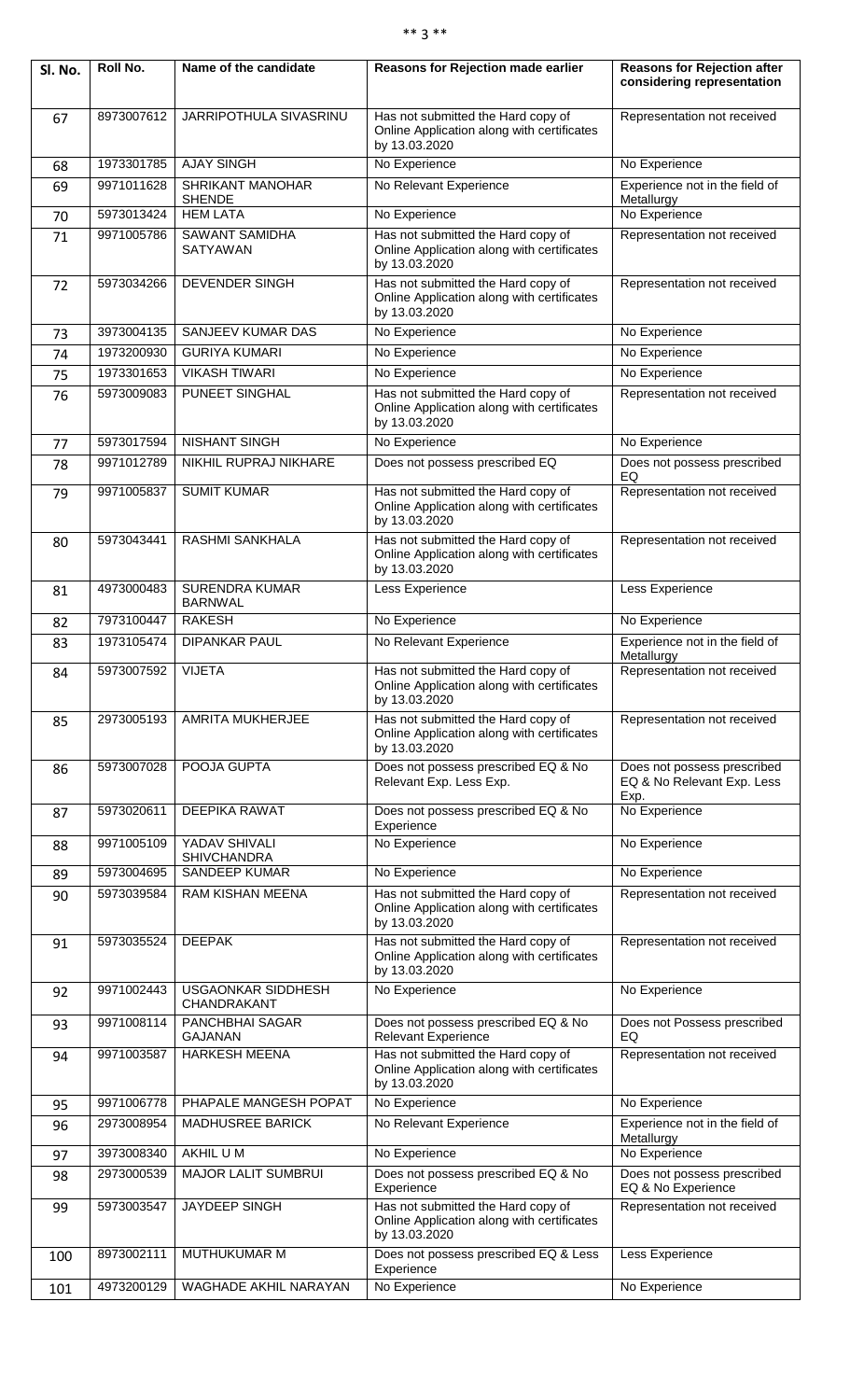## \*\* 4 \*\*

| Sl. No. | Roll No.   | Name of the candidate                    | <b>Reasons for Rejection made earlier</b>                                                         | <b>Reasons for Rejection after</b><br>considering representation |
|---------|------------|------------------------------------------|---------------------------------------------------------------------------------------------------|------------------------------------------------------------------|
| 102     | 8973014874 | DASARI TAVITINAIDU                       | No Relevant Experience                                                                            | Experience not in the field of<br>Metallurgy                     |
| 103     | 9971004428 | <b>PRASUN KESHRI</b>                     | Has not submitted the Hard copy of<br>Online Application along with certificates<br>by 13.03.2020 | Representation not received                                      |
| 104     | 8973013492 | S KUMAR REDDY PAPPALA                    | No Relevant Experience                                                                            | Experience not in the field of                                   |
| 105     | 2973001044 | <b>RASHMI KUMARI</b>                     | No Relevant Experience                                                                            | Metallurgy<br>Experience not in the field of                     |
| 106     | 2973014466 | ANIL KUMAR HEMBRAM                       | No Experience                                                                                     | Metallurgy<br>No Experience                                      |
| 107     | 8973002315 | <b>SANJAY SINGH</b>                      | Has not submitted the Hard copy of<br>Online Application along with certificates                  | Representation not received                                      |
| 108     | 9971006678 | <b>GANESH RAMNATH AVHAD</b>              | by 13.03.2020<br>No Experience                                                                    | No Experience                                                    |
| 109     | 8973002063 | SANTHOSH KUMAR                           | Does not possess prescribed EQ & No<br><b>Relevant Experience</b>                                 | Does not possess prescribed<br>EQ                                |
| 110     | 9971003516 | <b>DEEPAB</b>                            | Has not submitted the Hard copy of<br>Online Application along with certificates<br>by 13.03.2020 | Representation not received                                      |
| 111     | 8973010292 | SHIVA CHARY G                            | Has not submitted the Hard copy of<br>Online Application along with certificates<br>by 13.03.2020 | Representation not received                                      |
| 112     | 8973007390 | C AKHILA SRI                             | Does not possess prescribed EQ & less<br>Exp.                                                     | Does not possess prescribed<br>EQ & less Exp.                    |
| 113     | 5973046626 | DHARMRAJ MEENA                           | Has not submitted the Hard copy of<br>Online Application along with certificates<br>by 13.03.2020 | Representation not received                                      |
| 114     | 4973002603 | <b>MEGHA VERMA</b>                       | Less Experience                                                                                   | Less Experience                                                  |
| 115     | 9971011114 | NAWALE SHRUTI ACHYUT                     | Has not submitted the Hard copy of<br>Online Application along with certificates<br>by 13.03.2020 | Representation not received                                      |
| 116     | 8973014976 | MADDELA SIDDARTHA                        | Has not submitted the Hard copy of<br>Online Application along with certificates<br>by 13.03.2020 | Representation not received                                      |
| 117     | 3973005325 | <b>AKHIL BABU</b>                        | No Experience                                                                                     | No Experience                                                    |
| 118     | 4973000593 | <b>ANAY PRATAP SINGH</b>                 | No Experience                                                                                     | No Experience                                                    |
| 119     | 3973007767 | <b>ARCHANA V S</b>                       | No Experience                                                                                     | No Experience                                                    |
| 120     | 1973300251 | SHAILESH YADAV                           | Less Experience                                                                                   | Less Experience                                                  |
| 121     | 9971007974 | <b>SUYASH SHANTARAM</b><br><b>GUNJAL</b> | No Relevant Experience                                                                            | Experience not in the field of<br>Metallurgy                     |
| 122     | 9971007481 | <b>SHREERAM SINGH</b>                    | Has not submitted the Hard copy of<br>Online Application along with certificates<br>by 13.03.2020 | Representation not received                                      |
| 123     | 2973006976 | <b>DEBASISH DUTTA</b>                    | No Experience                                                                                     | No Experience                                                    |
| 124     | 3973003125 | POONAM MARAVI                            | Does not possess prescribed EQ & No<br>Relevant Experience                                        | Does not possess prescribed<br>EQ & No Relevant Experience       |
| 125     | 2973006283 | <b>MITHUN SARDAR</b>                     | No Experience                                                                                     | No Experience                                                    |
| 126     | 5973023763 | <b>ADNAN ALI</b>                         | No Experience                                                                                     | No Experience                                                    |
| 127     | 2973008817 | NRIPEN BESRA                             | Has not submitted the Hard copy of<br>Online Application along with certificates<br>by 13.03.2020 | Representation not received                                      |
| 128     | 4973000409 | MANOJ BHADE                              | Has not submitted the Hard copy of<br>Online Application along with certificates<br>by 13.03.2020 | Representation not received                                      |
| 129     | 8973008085 | <b>JERUSHA MAMRE</b>                     | No Experience                                                                                     | No Experience                                                    |
| 130     | 7973300352 | NEHA KUSHWAHA                            | No Experience                                                                                     | No Experience                                                    |
| 131     | 7973401266 | <b>GOURAV KUMAR</b>                      | No Experience                                                                                     | No Experience                                                    |
| 132     | 9971002335 | RATHVA AVINASHBHAI<br><b>SHANABHAI</b>   | No Experience                                                                                     | No Experience                                                    |
| 133     | 1973104719 | JAYSHREE KUMARI                          | Has not submitted the Hard copy of<br>Online Application along with certificates<br>by 13.03.2020 | Representation not received                                      |
| 134     | 2973000320 | RAVI ABHISHEK                            | Has not submitted the Hard copy of<br>Online Application along with certificates<br>by 13.03.2020 | Representation not received                                      |
| 135     | 8973007432 | K VISHNU VARDHAN                         | Does not possess prescribed EQ & No<br>Experience                                                 | Does not possess prescribed<br>EQ & No Experience                |
| 136     | 8973012990 | PEMMANI VENKATA SAI<br><b>KIRAN</b>      | Has not submitted the Hard copy of<br>Online Application along with certificates<br>by 13.03.2020 | Representation not received                                      |
| 137     | 1973403767 | <b>VIKAS SONI</b>                        | No Experience                                                                                     | No Experience                                                    |